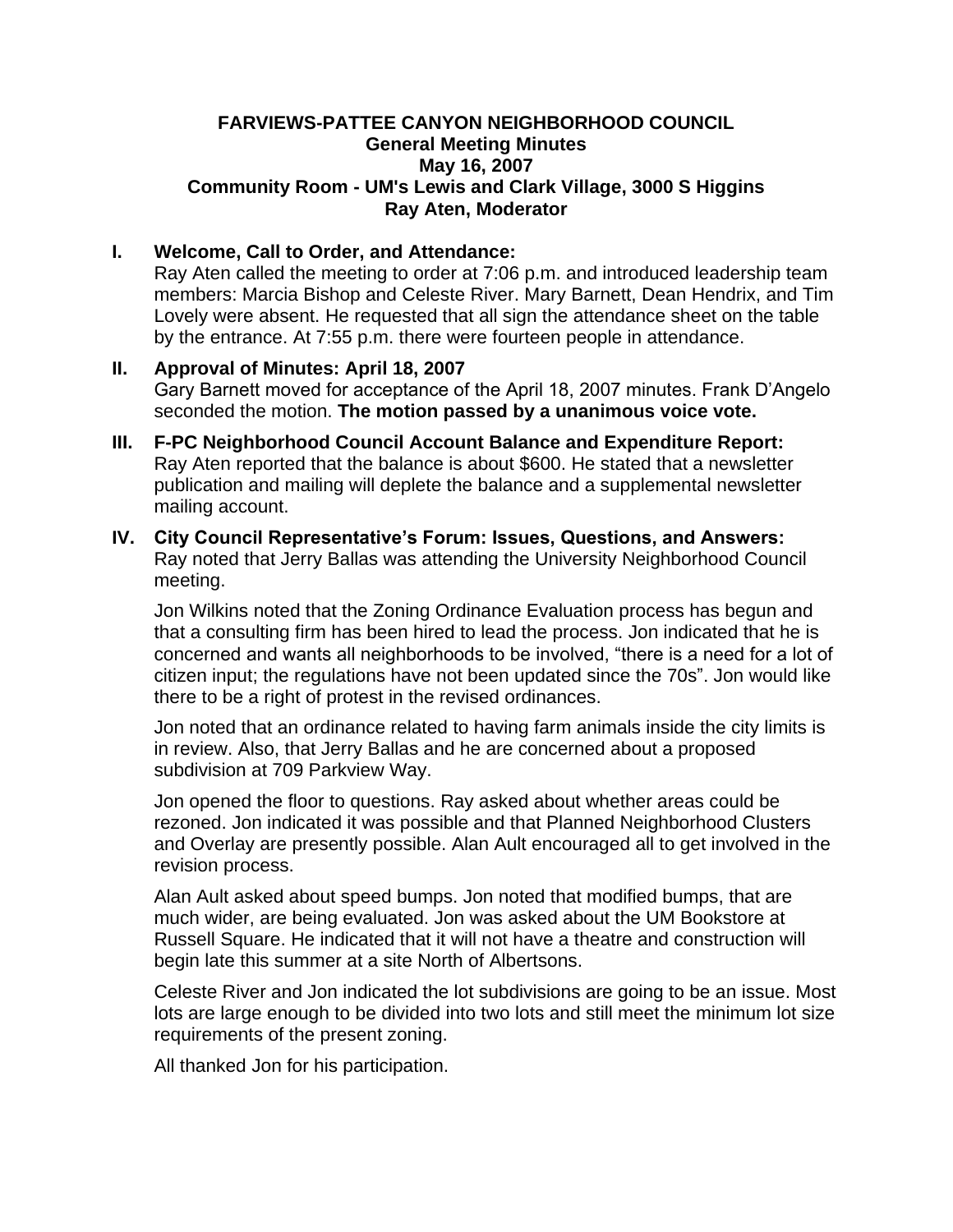# **V. Old Business:**

South Campus Master Plan - Update: Marcia Bishop reviewed the purpose, mission, and guiding principles of the plan, the process, and the membership of the South Campus Master Plan Committee. She invited all to come to the meetings and make comment. Marcia next reviewed a preliminary draft map of the area and the planning priorities. The first priority was education and the second was student living enhancements. She noted that Alumni Housing has been removed as a priority. She noted that the Academic Use area may house the College of Technology and that a number of committee members are recommending that the existing College of Technology site become a Park-N-Ride lot and that car use be discouraged through limited parking. She indicated that ultimately the golf course will be gone but the wish is for it to remain as long as possible. She also noted that an exit onto Pattee Canyon Drive may be necessary in the distant future, that Maurice Ave. may become a major corridor between the two campuses, and that an in-door student athletic facility is desired. Marcia opened the floor to questions.

Marcia was asked about the Mt. Sentinel hillside. She noted that there is no intention of changing the open space designation. When asked about high rise parking. She noted that the only parking discussion was about the existing College of Technology site. Marcia indicated that all the information about the South Campus Master Plan was available on the University of Montana website and this included links to other University's Master Plans.

All thanked Marcia for her participation on the committee.

Bylaws Change – Vote: Ray reviewed the reason for the change, noted that the existing Bylaw Article 3 and the proposed change to Article 3 were part of the agenda, and read the proposed change to Article 3. Alan Ault moved that the Bylaws be changed as presented. Nan Barber seconded the motion. **The motion passed by a unanimous voice vote.** The revised Bylaw now read:

## **ARTICLE 3. MEMBERSHIP and VOTING**

**3.1** All residents physically located in the Farviews - Pattee Canyon neighborhood district, or encompassed area as defined by Article 1, Section 2, and described by the Community Forum, are members of the Farviews - Pattee Canyon Neighborhood Council and are eligible to vote at meetings on all issues that come before the Neighborhood Council. No person shall have more than one vote.

Parks System Study Presentation and Survey: James Pool gave a history of the Neighborhood Council Parks Committee, its activities during the last year, what has been observed about the neighborhood parks, and the application for and granting of a Neighborhood Project Fund Grant. James then described the next steps and distributed a draft of the parks questionnaire that also will be distributed in the upcoming Neighborhood Council newsletter. Those present were encouraged to complete the questionnaire before leaving the meeting.

A discussion of parks ensued. Access and signage options were reviewed. Alan Ault asked about the possible sale of parkland. Kristine Csorosz reviewed how the